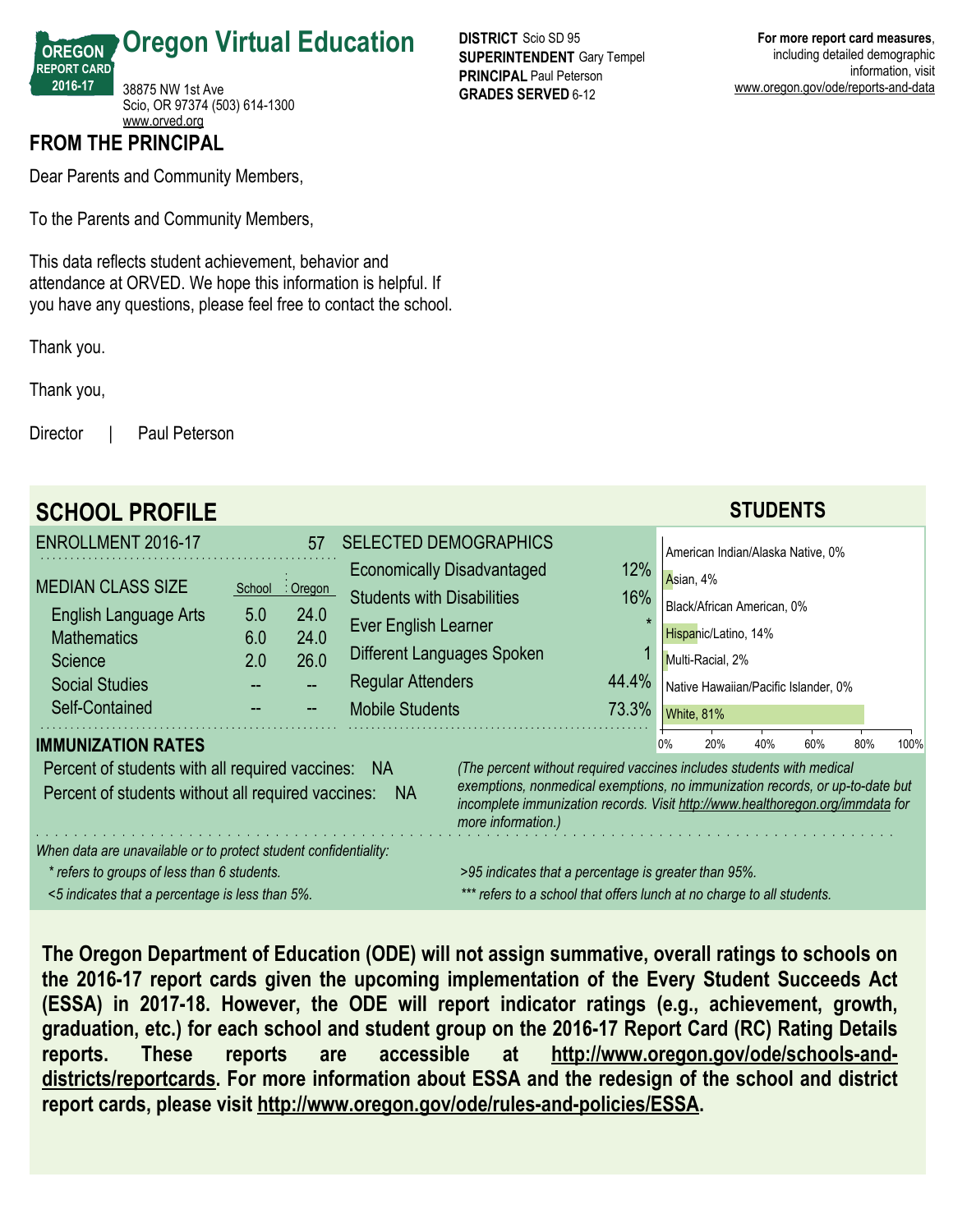## **REPORT CARD Oregon Virtual Education** 38875 NW 1st Ave

Scio, OR 97374 (503) 614-1300 <www.orved.org>

## **PROGRESS** ARE STUDENTS MAKING ADEQUATE GAINS OVER TIME?

| <b>SCHOOL</b>                                                                              | Performance of students enrolled in the school for a full academic year                                                            |                                              |                                   |                      |                             |                                                                                                   |                                       |  |  |  |  |  |
|--------------------------------------------------------------------------------------------|------------------------------------------------------------------------------------------------------------------------------------|----------------------------------------------|-----------------------------------|----------------------|-----------------------------|---------------------------------------------------------------------------------------------------|---------------------------------------|--|--|--|--|--|
| <b>PERFORMANCE</b>                                                                         | Did at least 95% of the students at this school take required assessments?<br>$ \times $ No, Interpret Results with Caution<br>Yes |                                              |                                   |                      |                             |                                                                                                   |                                       |  |  |  |  |  |
| The Smarter<br>Balanced and<br>alternate<br>assessments have<br>four performance           | Participation rate criteria are in place to ensure schools test all eligible students.                                             |                                              |                                   |                      |                             |                                                                                                   |                                       |  |  |  |  |  |
|                                                                                            | 2014-15 was the first operational year of the<br>new English language arts and mathematics<br>assessments.                         | 2013-14                                      | School Performance (%)<br>2014-15 | 2015-16              | <b>School</b><br>2016-17    | Oregon<br>:Performance (%) :Performance (%):<br>2016-17                                           | Like-School<br>Average (%)<br>2016-17 |  |  |  |  |  |
| levels where levels 3<br>and 4 are meeting                                                 | English Language Arts (Administered statewide in grades: 3-8, 11)                                                                  |                                              |                                   |                      |                             |                                                                                                   |                                       |  |  |  |  |  |
| the standard for<br>school and district<br>accountability.                                 | Levels 3 & 4<br>Level 2<br>Level 1                                                                                                 |                                              |                                   | 88.9<br>11.1<br>0.0  | 71.4<br>28.6<br>0.0         | 58.8<br>22.3<br>18.9                                                                              | 33.1<br>21.7<br>45.2                  |  |  |  |  |  |
|                                                                                            | <b>Mathematics</b>                                                                                                                 | (Administered statewide in grades: 3-8, 11)  |                                   |                      |                             |                                                                                                   |                                       |  |  |  |  |  |
| See report cards<br>from previous years<br>to view historical<br>OAKS performance<br>data. | Levels 3 & 4<br>Level 2<br>Level 1                                                                                                 |                                              | $\star$<br>$\star$                | 11.1<br>44.4<br>44.4 | 14.3<br>42.9<br>42.9        | 40.4<br>26.8<br>32.8                                                                              | 8.4<br>14.6<br>77.0                   |  |  |  |  |  |
|                                                                                            | Science                                                                                                                            | (Administered statewide in Grades: 5, 8, 11) |                                   |                      |                             |                                                                                                   |                                       |  |  |  |  |  |
|                                                                                            | Exceeded<br>Met<br>Did not meet                                                                                                    | 0.0<br>50.0<br>50.0<br>50.0                  | 0.0<br>66.7<br>66.7<br>33.3       |                      | 0.0<br>50.0<br>50.0<br>50.0 | 9.9<br>60.5<br>50.6<br>39.5                                                                       | 5.2<br>33.3<br>28.1<br>66.7           |  |  |  |  |  |
|                                                                                            | Visit www.oregon.gov/ode/reports-and-data for additional                                                                           |                                              |                                   |                      |                             | *, <5, and >95 are displayed when the data must be suppressed to protect student confidentiality. |                                       |  |  |  |  |  |

*assessment results.*

**OREGON**

**2016-17**

| <b>OUTCOMES</b>                  | WHAT ARE STUDENTS ACHIEVING IN HIGH SCHOOL?                                                                                                    |      | School<br>Performance (%)<br>:2013-14 2014-15 2015-16 : |      | School<br>Performance (%)<br>2016-17 | Oregon<br>. Performance (%).<br>2016-17 | Like-School<br>Average (%)<br>2016-17 |  |  |  |  |  |
|----------------------------------|------------------------------------------------------------------------------------------------------------------------------------------------|------|---------------------------------------------------------|------|--------------------------------------|-----------------------------------------|---------------------------------------|--|--|--|--|--|
| <b>FRESHMEN</b>                  | Students who earned 25% of the credits required for a regular diploma by the end of their freshman year.                                       |      |                                                         |      |                                      |                                         |                                       |  |  |  |  |  |
| <b>ON-TRACK</b><br>TO            | Freshmen on track to graduate within 4 years                                                                                                   |      |                                                         | >95  |                                      | 83.4                                    | 39.7                                  |  |  |  |  |  |
| <b>GRADUATE</b>                  |                                                                                                                                                |      | School                                                  |      | School                               | Oregon                                  | Like-School                           |  |  |  |  |  |
|                                  | Note: Graduation methodology changed in 2013-14.                                                                                               |      | Performance (%)<br>2012-13 2013-14 2014-15              |      | Performance (%)<br>2015-16           | Performance (%)<br>2015-16              | Average (%)<br>2015-16                |  |  |  |  |  |
| <b>GRADUATION</b>                | Students earning a standard diploma within four years of entering high school.                                                                 |      |                                                         |      |                                      |                                         |                                       |  |  |  |  |  |
| <b>RATE</b>                      | Overall graduation rate                                                                                                                        | 0.0  | 5.6                                                     | 0.0  | 9.5                                  | 74.8                                    | 23.7                                  |  |  |  |  |  |
| <b>COMPLETION</b><br><b>RATE</b> | Students earning a regular, modified, extended, or adult high school diploma or completing a GED within five<br>years of entering high school. |      |                                                         |      |                                      |                                         |                                       |  |  |  |  |  |
|                                  | Overall completion rate                                                                                                                        |      | 20.0                                                    | 26.3 | 9.5                                  | 81.9                                    | 46.0                                  |  |  |  |  |  |
| <b>DROPOUT</b>                   | Students who dropped out during the school year and did not re-enroll.                                                                         |      |                                                         |      |                                      |                                         |                                       |  |  |  |  |  |
| <b>RATE</b>                      | Overall dropout rate                                                                                                                           | 50.0 | 85.7                                                    | 23.3 | 38.5                                 | 3.9                                     | 23.7                                  |  |  |  |  |  |
|                                  |                                                                                                                                                |      | School<br>Performance (%)<br>2011-12 2012-13 2013-14    |      | School<br>Performance (%)<br>2014-15 | Oregon<br>Performance (%)<br>2014-15    | Like-School<br>Average (%)<br>2014-15 |  |  |  |  |  |
| <b>CONTINUING</b>                | Students continuing their education after high school.                                                                                         |      |                                                         |      |                                      |                                         |                                       |  |  |  |  |  |
| <b>EDUCATION</b>                 | Students who enrolled in a community college or four-year<br>school within 16 months of graduation                                             |      |                                                         | 0.0  | 0.0                                  | 57.4                                    | 31.0                                  |  |  |  |  |  |

*\*, <5, and >95 are displayed when the data must be suppressed to protect student confidentiality.*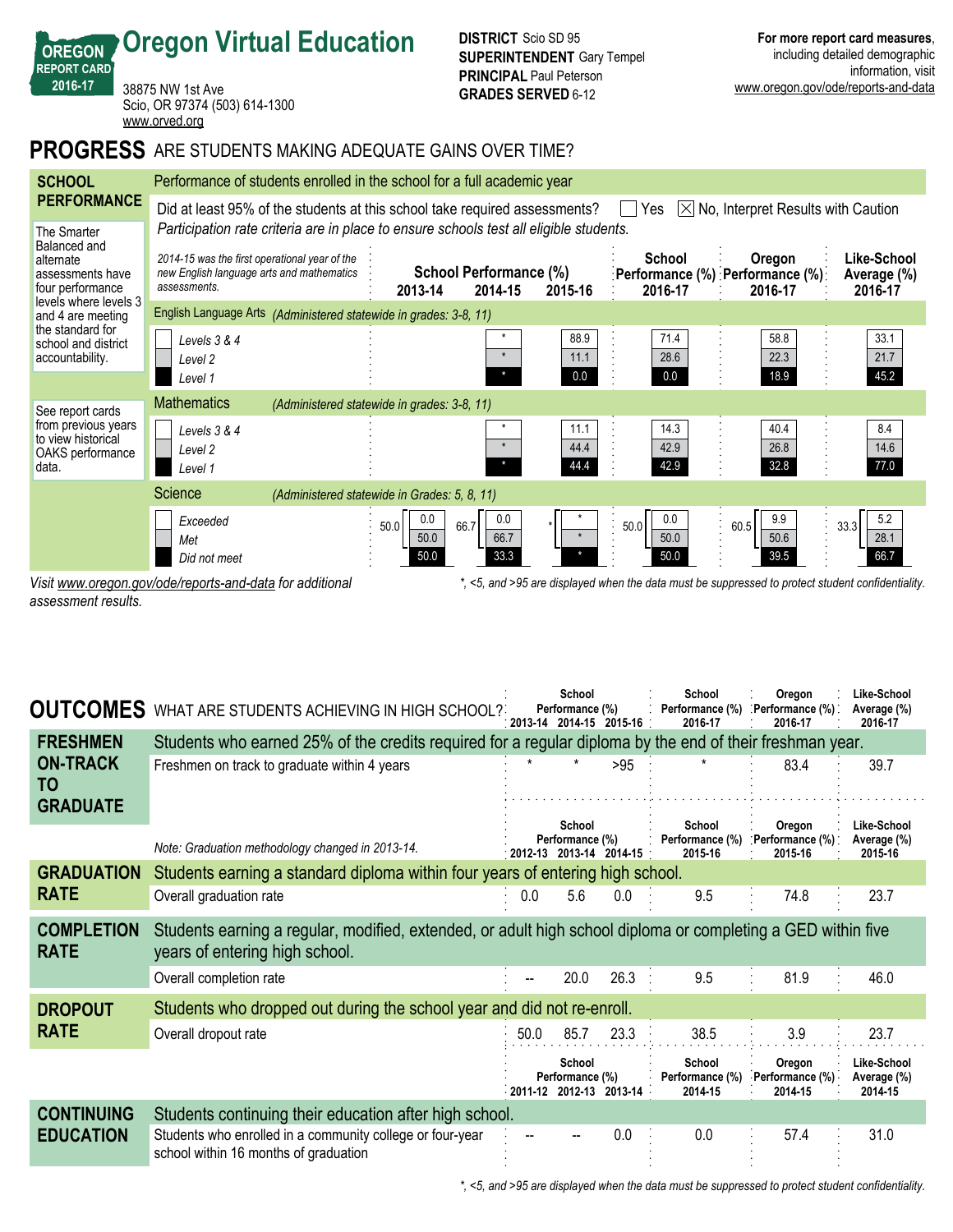**Oregon Virtual Education**

**OREGON REPORT CARD 2016-17**

38875 NW 1st Ave

<www.orved.org>

Scio, OR 97374 (503) 614-1300

**DISTRICT** Scio SD 95 **SUPERINTENDENT** Gary Tempel **PRINCIPAL** Paul Peterson **GRADES SERVED** 6-12

## **OUTCOMES** FOR KEY STUDENT GROUPS AT THIS SCHOOL COMPARED TO THE SAME GROUPS STATEWIDE

| <b>STUDENT</b>                  |                                   |               |                                            |                               |                               |                          |                                          |                               |                                         |                |                                              |                               |
|---------------------------------|-----------------------------------|---------------|--------------------------------------------|-------------------------------|-------------------------------|--------------------------|------------------------------------------|-------------------------------|-----------------------------------------|----------------|----------------------------------------------|-------------------------------|
| <b>GROUP</b><br><b>OUTCOMES</b> |                                   | School<br>(%) | Oregon<br>Performance Performance :<br>(%) | Like-School<br>Average<br>(%) |                               | School<br>(%)            | Oregon<br>Performance Performance<br>(%) | Like-School<br>Average<br>(%) |                                         | School<br>(%)  | Oregon<br>:Performance Performance:<br>(%)   | Like-School<br>Average<br>(%) |
|                                 | <b>Economically Disadvantaged</b> |               |                                            |                               | American Indian/Alaska Native |                          |                                          |                               | <b>Native Hawaiian/Pacific Islander</b> |                |                                              |                               |
|                                 | On Track                          |               | 75.8                                       | 13.0                          | On Track                      | $^\star$                 | 70.3                                     | $\star$                       | On Track                                | $\star$ .      | 76.1                                         | $\star$                       |
|                                 | Graduation                        | 10.0          | 68.1                                       | 21.7                          | Graduation                    | 0.0                      | 56.4                                     | 9.1                           | Graduation                              | i              | 70.1                                         |                               |
|                                 | Completion                        | 0.0           | 76.8                                       | 44.8                          | Completion                    | 0.0                      | 66.7                                     | 50.0                          | Completion                              | $\sim$ .       | 73.6                                         | 100                           |
|                                 | Dropout                           | 50.0          | 4.2                                        | 17.7                          | Dropout                       | 33.3:                    | 9.1                                      | 50.0                          | Dropout                                 | 0.0:           | 5.5                                          | 0.0                           |
|                                 | <b>Ever English Learners</b>      |               |                                            |                               | <b>Asian</b>                  |                          |                                          |                               | <b>White</b>                            |                |                                              |                               |
|                                 | On Track                          |               | 78.7                                       | $\star$                       | On Track                      | $\star$ :                | >95                                      | $^\star$                      | On Track                                | $\pmb{\ast}$ . | 85.3                                         | 36.2                          |
|                                 | Graduation                        | 0.0           | 71.1                                       | 25.0                          | Graduation                    | $\overline{a}$           | 88.0                                     | $\overline{a}$                | Graduation                              | 7.1:           | 76.6                                         | 22.6                          |
|                                 | Completion                        | $\mathbf{u}$  | 75.6                                       | 25.0                          | Completion                    | $-$                      | 91.9                                     | --                            | Completion                              | 10.5           | 83.9                                         | 44.8                          |
|                                 | Dropout                           | 0.0           | 4.0                                        | 41.7                          | Dropout                       | $0.0$ :                  | 1.3                                      | 0.0                           | Dropout                                 | 40.7:          | 3.6                                          | 22.8                          |
|                                 | <b>Students with Disabilities</b> |               |                                            | <b>Black/African American</b> |                               |                          |                                          | <b>Female</b>                 |                                         |                |                                              |                               |
|                                 | On Track                          | *             | 69.5                                       | 18.2                          | On Track                      | $\pmb{\star}$ .          | 75.6                                     | $^\star$                      | On Track                                | $^\star$ :     | 86.5                                         | 39.3                          |
|                                 | Graduation                        | 0.0           | 55.5                                       | 16.2                          | Graduation                    | -- :                     | 66.1                                     | 25.0                          | Graduation                              | 9.1:           | 78.4                                         | 23.9                          |
|                                 | Completion                        | 0.0           | 64.9                                       | 37.8                          | Completion                    | --                       | 72.2                                     | 50.0                          | Completion                              | 8.3            | 84.6                                         | 50.6                          |
|                                 | Dropout                           | 25.0          | 5.7                                        | 26.9                          | Dropout                       | $-1$                     | 6.3                                      | 28.6                          | Dropout                                 | 44.4:          | 3.4                                          | 27.3                          |
|                                 | <b>Migrant</b>                    |               |                                            |                               | Hispanic/Latino               |                          |                                          |                               | <b>Male</b>                             |                |                                              |                               |
|                                 | On Track                          | $\star$       | 76.1                                       | $\star$                       | On Track                      | $\star$ :                | 77.3                                     | $\star$                       | On Track                                | $\star$ .      | 80.4                                         | 40.0                          |
|                                 | Graduation                        | --            | 68.9                                       | 0.0                           | Graduation                    | 20.0                     | 69.4                                     | 31.0                          | Graduation                              | 10.0:          | 71.4                                         | 23.5                          |
|                                 | Completion                        | $- -$         | 73.8                                       | 100                           | Completion                    | $\overline{\phantom{a}}$ | 76.5                                     | 50.0                          | Completion                              | 11.1:          | 79.4                                         | 41.8                          |
|                                 | Dropout                           |               | 4.0                                        | 50.0                          | Dropout                       | 50.0                     | 4.6                                      | 26.5                          | Dropout                                 | 33.3:          | 4.5                                          | 20.9                          |
|                                 | <b>Talented and Gifted</b>        |               |                                            |                               | <b>Multi-Racial</b>           |                          |                                          |                               | On-Track data are based on the 2016-17  |                |                                              |                               |
|                                 | On Track                          | $^{\star}$    | >95                                        | $\star$                       | On Track                      | $\star$ :                | 83.6                                     | $\star$                       |                                         |                | school year; all other data are based on the |                               |
|                                 | Graduation                        | −−            | 92.7                                       | 0.0                           | Graduation                    | 0.0                      | 74.4                                     | 33.3                          | 2015-16 school year.                    |                |                                              |                               |
|                                 | Completion                        | --            | 96.8                                       | 60.0                          | Completion                    | 0.0                      | 81.3                                     | 40.0                          |                                         |                |                                              |                               |
|                                 | Dropout                           | −−            | 0.6                                        | 0.0                           | Dropout                       | 50.0                     | 4.1                                      | 19.4                          |                                         |                | See previous page for outcome definitions.   |                               |

*\*, <5, and >95 are displayed when the data must be suppressed to protect student confidentiality.*

## **CURRICULUM & LEARNING ENVIRONMENT** WHAT IS THIS SCHOOL DOING TO IMPROVE STUDENT LEARNING AND TO PREPARE STUDENTS FOR THE FUTURE?

**SCHOOL READINESS** Full range of counseling and other supports available in resident districts.

*Data and information in the Curriculum and Learning Environment section were provided by local schools and districts, and were not verified by the Oregon Department of Education.*